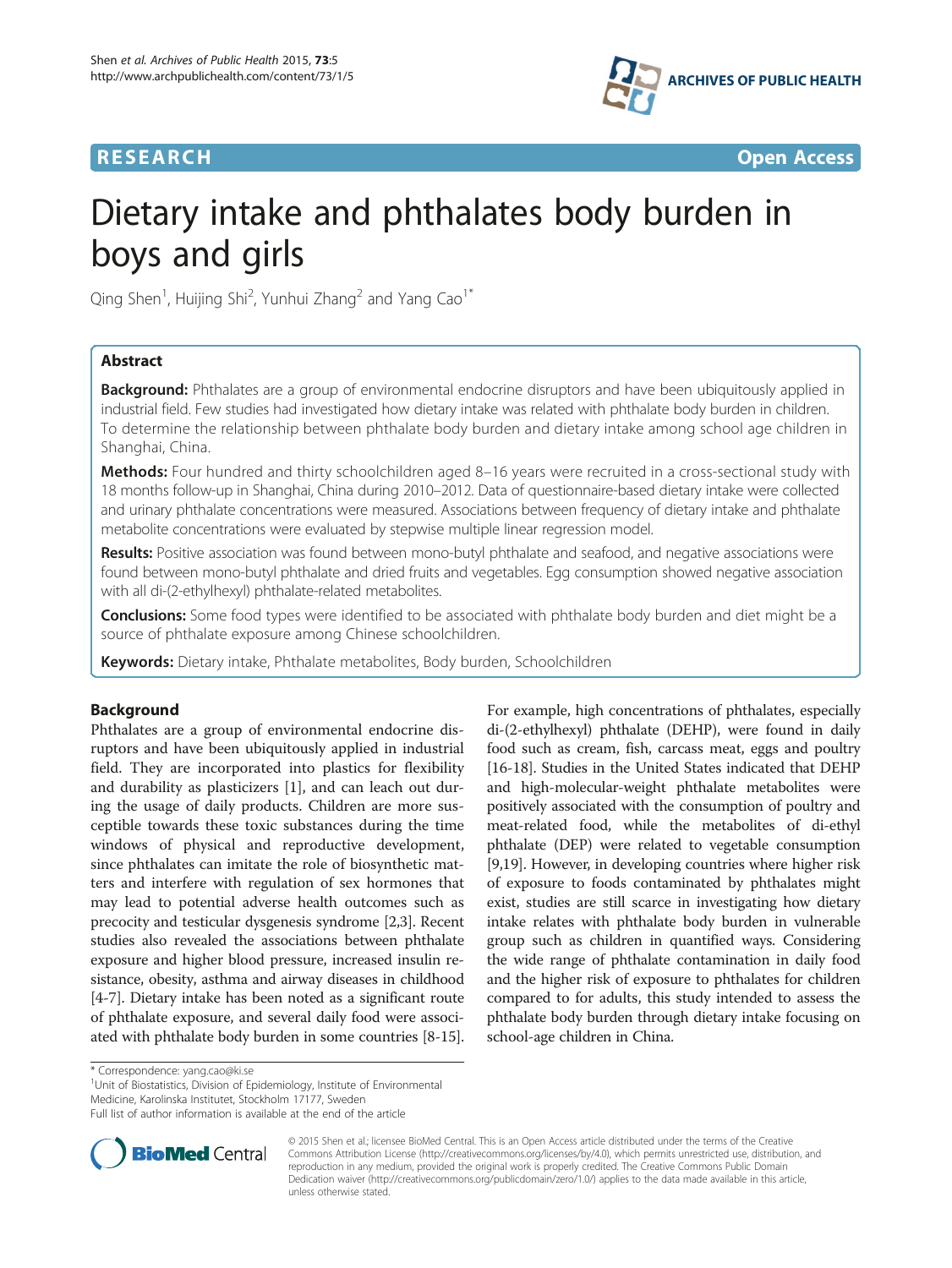# **Methods**

The study is a cross-sectional study among schoolchildren aged 8–16 years in Shanghai, China in 2012, aiming to determine the relationship between questionnaire-based dietary intake and urinary phthalate metabolite levels. In total, 430 students (222 boys, 208 girls) were recruited for anthropometric measures, dietary intake survey and laboratory tests.

Anthropometric measures, including body weight and standing height, were assessed by trained health workers. Data on demographics, parental information and dietary intake within last three months were collected using Food Frequency Questionnaire (FFQ). The FFQ used was validated in Chinese population for assessing health outcomes and food consumption [\[20\]](#page-4-0). The questionnaire included four major food categories (primary plant food, primary animal food, processed plant food and processed animal food) and 25 subgroups of food items, especially the frequently consumed food items that the Chinese children commonly consumed. Other dietary information of whether having the frequently-reported types of food containing estrogen during critical growth periods was also included. For every food group, the respondents may choose the consumption frequency from never, 1–3 times per month, 1–2 times per week, 3–4 times per week, 5–6 times per week and every day, based on their own consumption. And scores 0, 1, 2, 3, 4 and 5 were assigned to represented the corresponding frequencies. The total score was developed to quantify the total consumption of four major food categories. Spot urinary samples were collected on the day of physical examination and stored in phthalate-free container, and transferred on dry ice to the Key Lab of Public Health Safety of the Ministry of Education of China at Fudan University, Shanghai. The concentrations of six phthalate metabolites in urine were analyzed, including mono-butyl phthalate (MBP), mono-methyl phthalate (MMP), mono-ethyl phthalate (MEP), mono (2-ethylhexyl) phthalate (MEHP), mono (2-ethyl-5 hydroxyhexyl) phthalate (MEHHP) and mono (2-ethyl-5-oxohexyl) phthalate (MEOHP). Concentrations of MEHP, MEHHP and MEOHP were summed up as total concentration ΣMEHP in μg/L since they shared the same parental phthalate of DEHP. The enzymatic deconjugation of the glucuronidated metabolites, solid-phase extraction, separation were resolved by an Agilent 1100 Series highperformance liquid chromatography (HPLC) system (Agilent Technologies, Santa Clara, CA) and detected by an API 2000 electrospray triple quadrupole mass spectrometer (ESI-MS/MS; Applied Biosystems, Foster City, CA). Levels below the limit of detection (LOD) were set by dividing the LOD by two. Analyses on concentrations of phthalate metabolites were performed on specific gravity-corrected basis recommended by Hauser et al. (Atago PAL10-S, Tokyo, Japan) [[21\]](#page-4-0). Associations between frequencies of dietary intake and phthalate metabolite concentrations were evaluated by the stepwise multiple linear regression model. Because all the distributions of phthalate metabolites were highly-skewed, the analyses were performed on log-transformed basis.

# Results

The summary of specific-gravity adjusted urinary concentrations of phthalate metabolites were shown in Table 1. MBP had the highest geometric mean of 21.88 μg/L, while MEHP had the lowest geometric mean of 0.98 μg/L. No significant difference was found between boys and girls.

The coefficients in multiple linear regression model adjusted for age, gender, body mass index (BMI), parents' average education level, parents' smoking and alcohol consumption and other types of food intake denoted the change of log-transformed specific-gravity adjusted phthalate metabolite level with per unit increase in food frequency score. The statistically significant results were shown in Table [2.](#page-2-0) Specifically, sea food presented significantly positive association with MBP level  $(b = 0.089,$ p = 0.048), while dried fruits and vegetables showed negative association with MBP level  $(b = -0.130, p = 0.007)$ . Light color vegetables had significantly negative association with MMP levels ( $b = -0.124$ ,  $p = 0.001$ ), and luncheon meats and processed meats had positive association with the concentration of MMP ( $b = 0.116$ ,  $p = 0.011$ ). MEP level only showed significantly negative association with preserved food ( $b = -0.161$ ,  $p = 0.037$ ). In addition, eggs showed negative association and freshwater fish had positive association, respectively, with all di-(2-ethylhexyl) phthalate (DEHP)-related metabolites (MEHP, MEHHP, MEOHP) and their sum level (∑MEHP) (see Table [2\)](#page-2-0). The negative associations of light color vegetables and lactic acid beverages, and the positive association of fresh fruits and freshwater fishes were found with secondary DEHP metabolites (MEHHP and MEOHP) and ∑MEHP levels. Besides, soft drinks showed positive associations with

Table 1 Geometric mean (95% confidence interval) of specific-gravity adjusted urine phthalate metabolites levels (μg/L)

|                    | Boys ( $n = 222$ )   | Girls ( $n = 208$ )  | All $(n = 430)$      |  |
|--------------------|----------------------|----------------------|----------------------|--|
| MBP                | 22.32 (19.47, 25.59) | 21.41 (18.79, 24.39) | 21.88 (19.91, 24.04) |  |
| MMP                | 15.56 (13.73, 17.65) | 15.77 (14.26, 17.44) | 15.67 (14.45, 16.98) |  |
| MEP                | 4.25 (3.58, 5.06)    | 4.01 (3.40, 4.74)    | 4.14 (3.67, 4.66)    |  |
| <b>MEHP</b>        | 0.96(0.82, 1.11)     | $1.01$ (0.87, 1.19)  | 0.98(0.88, 1.10)     |  |
| <b>MEHHP</b>       | $9.22$ (8.13, 10.45) | 9.41 (8.16, 10.84)   | 9.31 (8.47, 10.23)   |  |
| <b>MEOHP</b>       | 3.44 (3.05, 3.88)    | 3.60 (3.18, 4.07)    | 3.51 (3.22, 3.83)    |  |
| ΣMEHP <sup>a</sup> | 14.01 (12.39, 15.83) | 14.57 (12.78, 16.62) | 14.28 (13.06, 15.61) |  |

<sup>a</sup>Sum of MEHP, MEHHP and MEOHP, as DEHP-related metabolites.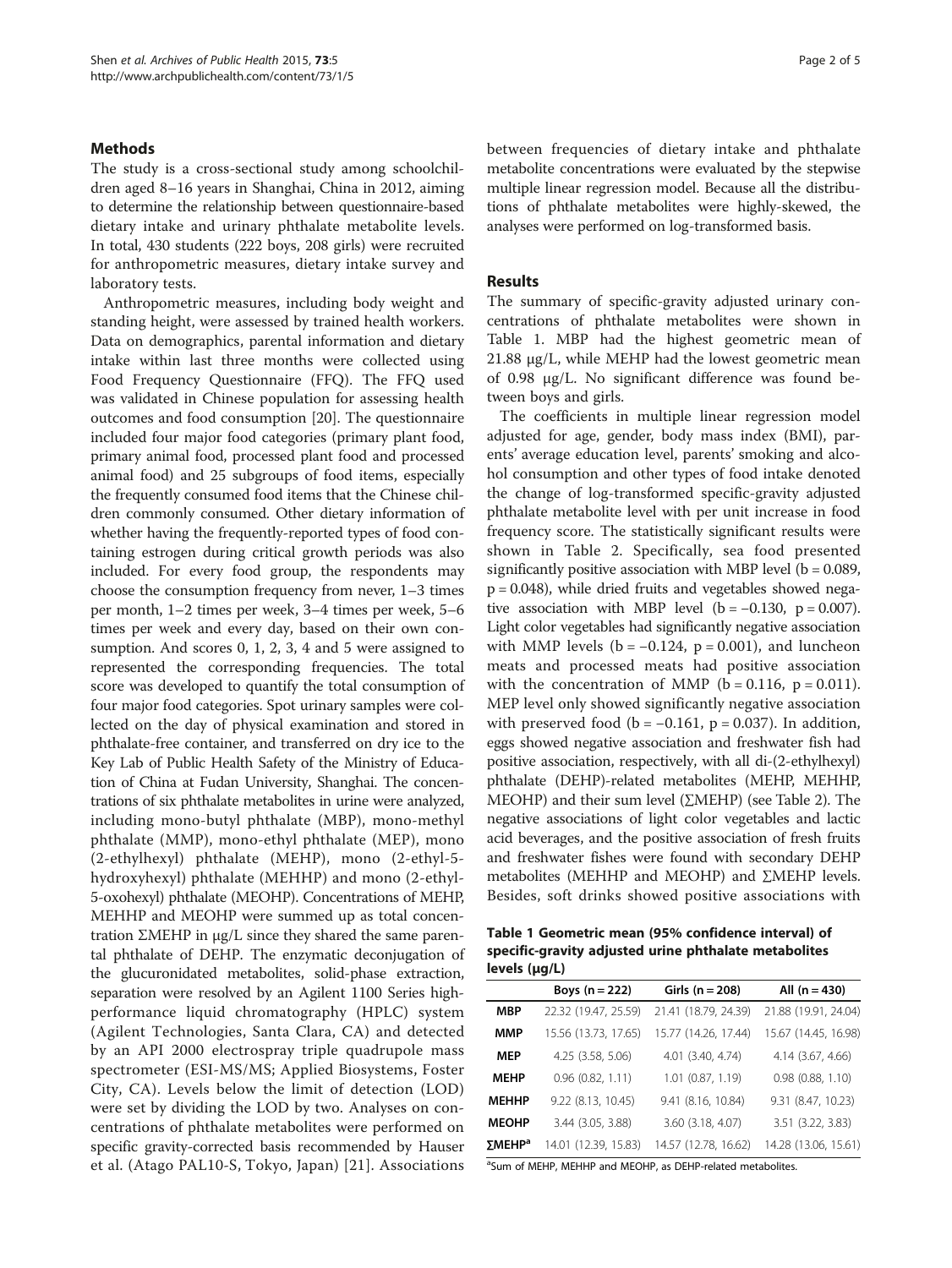| Phthalate<br>metabolites | Food types                         | Crude analysis                    |          | Adjusted analysis <sup>a</sup>    |          |
|--------------------------|------------------------------------|-----------------------------------|----------|-----------------------------------|----------|
|                          |                                    | B (95% CI)                        | p-value  | B (95% CI)                        | p-value  |
| <b>MBP</b>               | -Sea food                          | 0.105 (0.025 to 0.185)            | $0.010*$ | 0.089 (0.001 to 0.176)            | $0.048*$ |
|                          | -Dried fruits and vegetables       | $0.061$ (-0.019 to 0.142)         | 0.135    | $-0.130$ ( $-0.224$ to $-0.036$ ) | $0.007*$ |
| <b>MMP</b>               | -Light color vegetable             | $-0.030$ ( $-0.096$ to 0.036)     | 0.365    | $-0.124$ ( $-0.120$ to $-0.048$ ) | $0.001*$ |
|                          | -Luncheon meats or processed meats | 0.100 (0.030 to 0.169)            | $0.005*$ | 0.116 (0.027 to 0.205)            | $0.011*$ |
|                          | -Lactic acid beverages             | $-0.002$ ( $-0.056$ to 0.051)     | 0.928    | $-0.065$ ( $-0.125$ to $-0.004$ ) | $0.038*$ |
| <b>MEP</b>               | -Preserved food                    | $-0.130$ ( $-0.244$ to $-0.015$ ) | $0.027*$ | $-0.161$ ( $-0.313$ to $-0.010$ ) | $0.037*$ |
| <b>MEHP</b>              | -Eggs                              | $-0.100$ ( $-0.187$ to $-0.014$ ) | $0.023*$ | $-0.143$ ( $-0.237$ to $-0.048$ ) | $0.003*$ |
|                          | -Freshwater fish                   | $0.081$ (-0.009 to 0.172)         | 0.078    | 0.138 (0.035 to 0.241)            | $0.009*$ |
|                          | -Fried food                        | $-0.019$ ( $-0.121$ to 0.083)     | 0.717    | $-0.154$ ( $-0.285$ to $-0.022$ ) | $0.022*$ |
| <b>MEHHP</b>             | -Light color vegetable             | $0.023$ (-0.054 to 0.100)         | 0.056    | $-0.095$ ( $-0.175$ to $-0.015$ ) | $0.020*$ |
|                          | -Fresh fruits                      | 0.144 (0.063 to 0.225)            | $0.000*$ | 0.092 (0.007 to 0.177)            | $0.034*$ |
|                          | -Eggs                              | $-0.066$ ( $-0.141$ to 0.009)     | 0.085    | $-0.091$ ( $-0.168$ to $-0.015$ ) | $0.020*$ |
|                          | -Freshwater fish                   | $0.066$ ( $-0.013$ to 0.145)      | 0.100    | 0.119 (0.034 to 0.203)            | $0.006*$ |
|                          | -Lactic acid beverages             | $0.030$ (-0.033 to 0.093)         | 0.352    | $-0.068$ ( $-0.131$ to $-0.004$ ) | $0.038*$ |
| <b>MEOHP</b>             | -Light color vegetable             | $0.021$ (-0.049 to 0.091)         | 0.556    | $-0.090$ ( $-0.162$ to $-0.018$ ) | $0.014*$ |
|                          | -Fresh fruits                      | 0.145 (0.071 to 0.219)            | $0.000*$ | 0.096 (0.020 to 0.173)            | $0.013*$ |
|                          | -Eggs                              | $-0.060$ ( $-0.129$ to 0.008)     | 0.085    | $-0.092$ ( $-0.161$ to $-0.024$ ) | $0.008*$ |
|                          | -Freshwater fish                   | 0.076 (0.003 to 0.148)            | $0.040*$ | 0.125 (0.049 to 0.101)            | $0.001*$ |
|                          | -Soft drinks                       | 0.135 (0.066 to 0.203)            | $0.000*$ | 0.098 (0.025 to 0.171)            | $0.009*$ |
|                          | -Lactic acid beverages             | $0.025$ (-0.032 to 0.083)         | 0.386    | $-0.067$ ( $-0.124$ to $-0.009$ ) | $0.023*$ |
| ΣMEHP <sup>b</sup>       | -Light color vegetable             | $0.031$ (-0.042 to 0.104)         | 0.408    | $-0.085$ ( $-0.160$ to $-0.010$ ) | $0.026*$ |
|                          | -Fresh fruits                      | 0.145 (0.069 to 0.222)            | $0.000*$ | 0.091 (0.012 to 0.171)            | $0.024*$ |
|                          | -Eggs                              | $-0.069$ ( $-0.140$ to 0.003)     | 0.059    | $-0.101$ ( $-0.172$ to $-0.030$ ) | $0.006*$ |
|                          | -Freshwater fish                   | $0.073$ (-0.002 to 0.148)         | 0.055    | 0.129 (0.050 to 0.208)            | $0.001*$ |
|                          | -Soft drinks                       | 0.132 (0.061 to 0.204)            | $0.000*$ | 0.088 (0.012 to 0.164)            | $0.023*$ |
|                          | -Lactic acid beverages             | $0.030$ (-0.030 to 0.090)         | 0.324    | $-0.069$ ( $-0.129$ to $-0.009$ ) | $0.023*$ |

<span id="page-2-0"></span>Table 2 Linear regression analyses of log-transformed specific-gravity adjusted phthalate metabolites and intake frequency of daily foods

 $*$ p < 0.05.

<sup>a</sup>Adjusted for age, gender, BMI, parents' average education level, parents' smoking condition, parents' alcohol consumption, guardians who fill in the parental questionnaire, and the other 24 types of food intake.

**b**sum of MEHP, MEHHP and MEOHP, as DEHP-related metabolites.

MEOHP and ∑MEHP levels ( $b = 0.098$ ,  $p = 0.009$ ;  $b = 0.088$ ,  $p = 0.023$ , respectively).

# Discussions and conclusions

Our study found significant associations between consumption of some types of daily food and phthalate metabolite levels in urine, indicating that dietary intake might be an important source of phthalate exposure among Chinese schoolchildren.

The results showed that metabolites of DEHP were the dominant phthalate contaminators in food, which was in line with Wormuth's and Chen's findings in European and Chinese general population [\[22,23\]](#page-4-0). Previous studies mentioned that meat, poultry, and creambased dairy products were the most frequently reported

food with high concentrations of phthalates [\[9](#page-3-0)[,16,18,24](#page-4-0)]. However, no significant association was found with these foods in our study and the inconsistency might be attributed to different food cooking methods, e.g. in Chinese dishes, meat may lose those hidden contaminators by being cooked in a long time with high temperature. We found similar results in the relations of di-n-butyl phthalate (DBP) and DEHP metabolites levels with fish and fruits consumption, which was in line with the national studies conducted in the United States [\[6,9\]](#page-3-0); whereas eggs and vegetables showed negative associations with all DEHP metabolites (MEHP, MEHHP, MEOHP and ∑MEHP), which was inconsistent with previous results stating that DEHP had a high concentration in eggs and elevated phthalate concentrations in vivo [\[9,](#page-3-0)[18](#page-4-0)].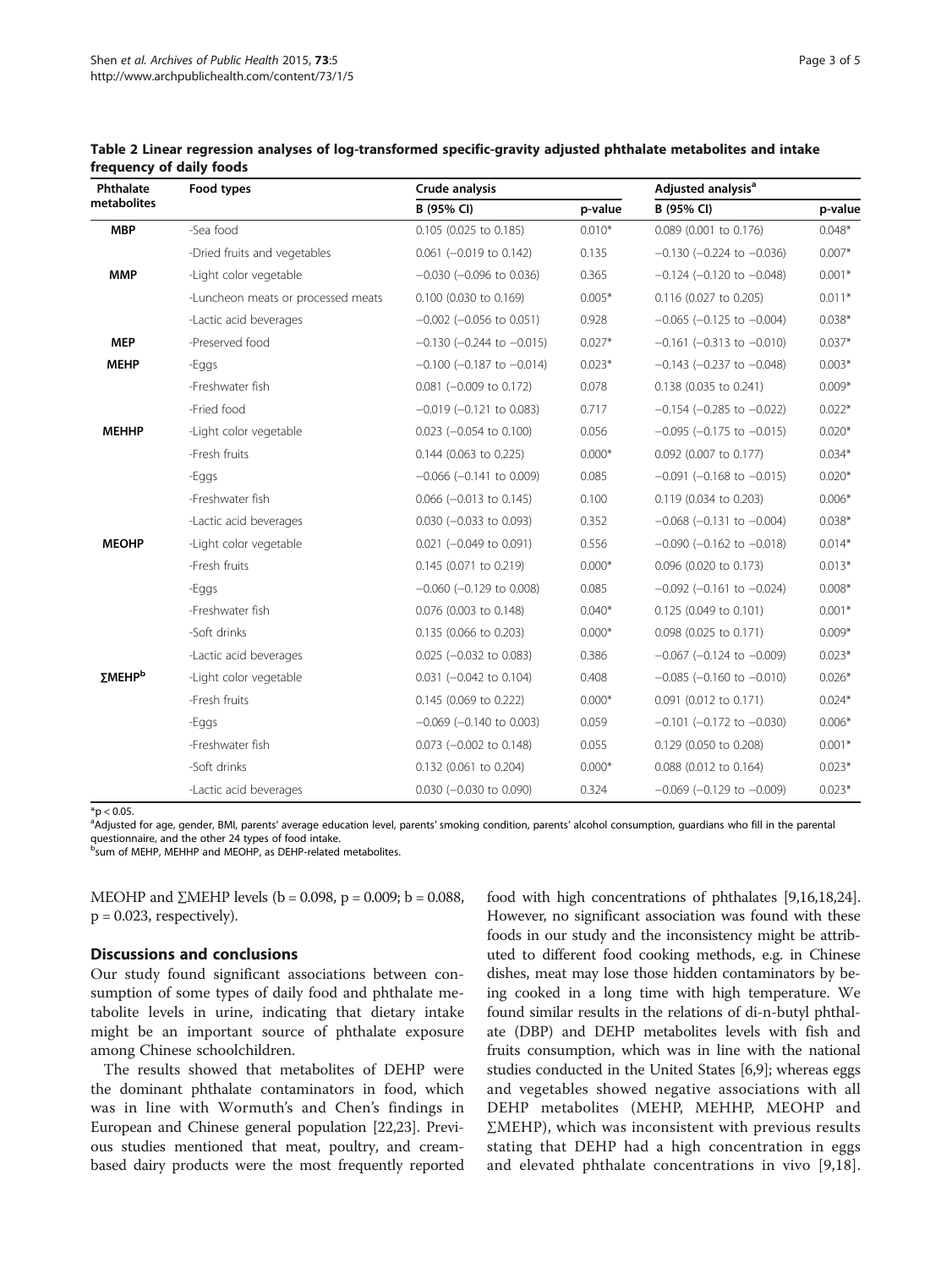<span id="page-3-0"></span>Positive associations were found between soft drinks and the level of DEHP secondary metabolites, indicating that soft drinks might be another source of phthalate exposure possibly due to the plastic containers [[25](#page-4-0)]. Those tainted soft drinks could have big impact on children and teenagers considering the popularity of these beverages among the youth. As Serrano et al. discussed in a literature review [\[24\]](#page-4-0), eggs, fruits, vegetables and beverages were found to contain low concentrations of phthalates and their weak effects might possibly be reduced or reversed by unexpected sources of exposure from ambient environment. Our study showed some inconsistent results with previous researches. The difference might be also due to the different dietary patterns among Chinese children who have less consumption of the foods containing fat such as cream, butter and cheese that might be a major dietary resource of lipophilic phthalates, compared to children in western countries,. On the other hand, Chinese prepared foods depend very much on flavorings and sauces while cooking, and food flavoring, such as salt, would easily contaminate food with phthalate-containing additives [\[26\]](#page-4-0). In this study, we only focused on schoolchildren and the results were generally consistent with or only slightly different to the results from the adults [6].

Results in our study indicated that DBP and DEHP were the main phthalate contaminators via diet compared to others. The six phthalate metabolites in our study presented different associations with different food types due to their diverse chemical properties that led to various industrial applications. However, food can be contaminated in many different pathways and the knowledge about the migration of phthalates through diet remains unclear. The general conjecture of the way how food is tainted by phthalates may be attributed to plastics used during processing, packaging, storage and transport of food [[16](#page-4-0),[27,28](#page-4-0)]. The way of phthalate exposure could also be the intake of pharmaceuticals, herbal preparations and nutritional supplements with phthalate plasticizers like DBP and di-ethyl phthalate (DEP) in their coatings [8]. And the detected associations might partially come from other inevitable exposure sources such as air and dermal uptake, which was hard to control in observational studies [[22,23\]](#page-4-0).

In a word, diet is an important source of phthalate exposures among the school-age children in Shanghai, China, and rigorous investigation on exposure route is warranted. Furthermore, studies on exposure to phthalates need thorough considerations about all possible ways with comprehensive investigation of individual behaviors and living habits, regarding the ubiquitous nature of phthalate in environment.

#### **Abbreviations**

FFQ: Food frequency questionnaire; MBP: Mono-butyl phthalate; MMP: Mono-methyl phthalate; MEP: Mono-ethyl phthalate; MEHP: Mono (2-ethylhexyl) phthalate; MEHHP: Mono (2-ethyl-5-hydroxyhexyl) phthalate; MEOHP: Mono (2-ethyl-5-oxohexyl) phthalate; HPLC: High-performance liquid chromatography; LOD: Limit of detection; DEHP: Di-(2-ethylhexyl) phthalate; DBP: Di-n-butyl phthalate; DEP: Di-ethyl phthalate.

#### Competing interests

The authors declare that they have no competing interests.

## Authors' contributions

QS carried out data analyses, interpreted the results and drafted the manuscript. HS and YZ designed the study, supervised lab tests, and revised the article. YC designed the statistical analyses plan and revised the article critically for important intellectual content. All authors read and approved the final manuscript.

#### Acknowledgements

Ethics approval for the study was granted by the School of Public Health, Fudan University (project IRB#2011-03-0280). Natural Science Foundation of China (Grant Number 81172684) and Shanghai Municipal Health Bureau (Grant Number 12GWZX0301) financed our study.

#### Author details

<sup>1</sup>Unit of Biostatistics, Division of Epidemiology, Institute of Environmental Medicine, Karolinska Institutet, Stockholm 17177, Sweden. <sup>2</sup>School of Public Health, Fudan University / Key Laboratory of Public Health Safety, Chinese Ministry of Education, Shanghai 200032, China.

#### Received: 1 September 2014 Accepted: 25 October 2014 Published: 9 February 2015

### References

- 1. Shea KM, American Academy of Pediatrics Committee on Environmental H: Pediatric exposure and potential toxicity of phthalate plasticizers. Pediatrics 2003, 111:1467–1474.
- 2. Yum T, Lee S, Kim Y: Association between precocious puberty and some endocrine disruptors in human plasma. J Environ Sci Health A Tox Hazard Subst Environ Eng 2013, 48:912–917.
- 3. Skakkebaek NE, Rajpert-De Meyts E, Main KM: Testicular dysgenesis syndrome: an increasingly common developmental disorder with environmental aspects. Hum Reprod 2001, 16:972–978.
- 4. Trasande L, Attina TM, Sathyanarayana S, Spanier AJ, Blustein J: Race/ ethnicity-specific associations of urinary phthalates with childhood body mass in a nationally representative sample. Environ Health Perspect 2013, 121:501–506.
- 5. Trasande L, Sathyanarayana S, Spanier AJ, Trachtman H, Attina TM, Urbina EM: Urinary phthalates are associated with higher blood pressure in childhood. J Pediatr 2013, 163:747–753. e741.
- 6. Trasande L, Spanier AJ, Sathyanarayana S, Attina TM, Blustein J: Urinary phthalates and increased insulin resistance in adolescents. Pediatrics 2013, 132:e646–e655.
- 7. Bornehag CG, Nanberg E: Phthalate exposure and asthma in children. Int J Androl 2010, 33:333–345.
- 8. Schettler T: Human exposure to phthalates via consumer products. Int J Androl 2006, 29:134–139.
- 9. Colacino JA, Harris TR, Schecter A: Dietary intake is associated with phthalate body burden in a nationally representative sample. Environ Health Perspect 2010, 118:998–1003.
- 10. Fromme H, Gruber L, Schlummer M, Wolz G, Bohmer S, Angerer J, Mayer R, Liebl B, Bolte G: Intake of phthalates and di(2-ethylhexyl)adipate: results of the Integrated Exposure Assessment Survey based on duplicate diet samples and biomonitoring data. Environ Int 2007, 33:1012–1020.
- 11. Schecter A, Lorber M, Guo Y, Wu Q, Yun SH, Kannan K, Hommel M, Imran N, Hynan LS, Cheng D, Colacino JA, Birnbaum LS: Phthalate concentrations and dietary exposure from food purchased in New York State. Environ Health Perspect 2013, 121:473–494.
- 12. Martine B, Marie-Jeanne T, Cendrine D, Fabrice A, Marc C: Assessment of adult human exposure to phthalate esters in the urban centre of Paris (France). Bull Environ Contam Toxicol 2013, 90:91–96.